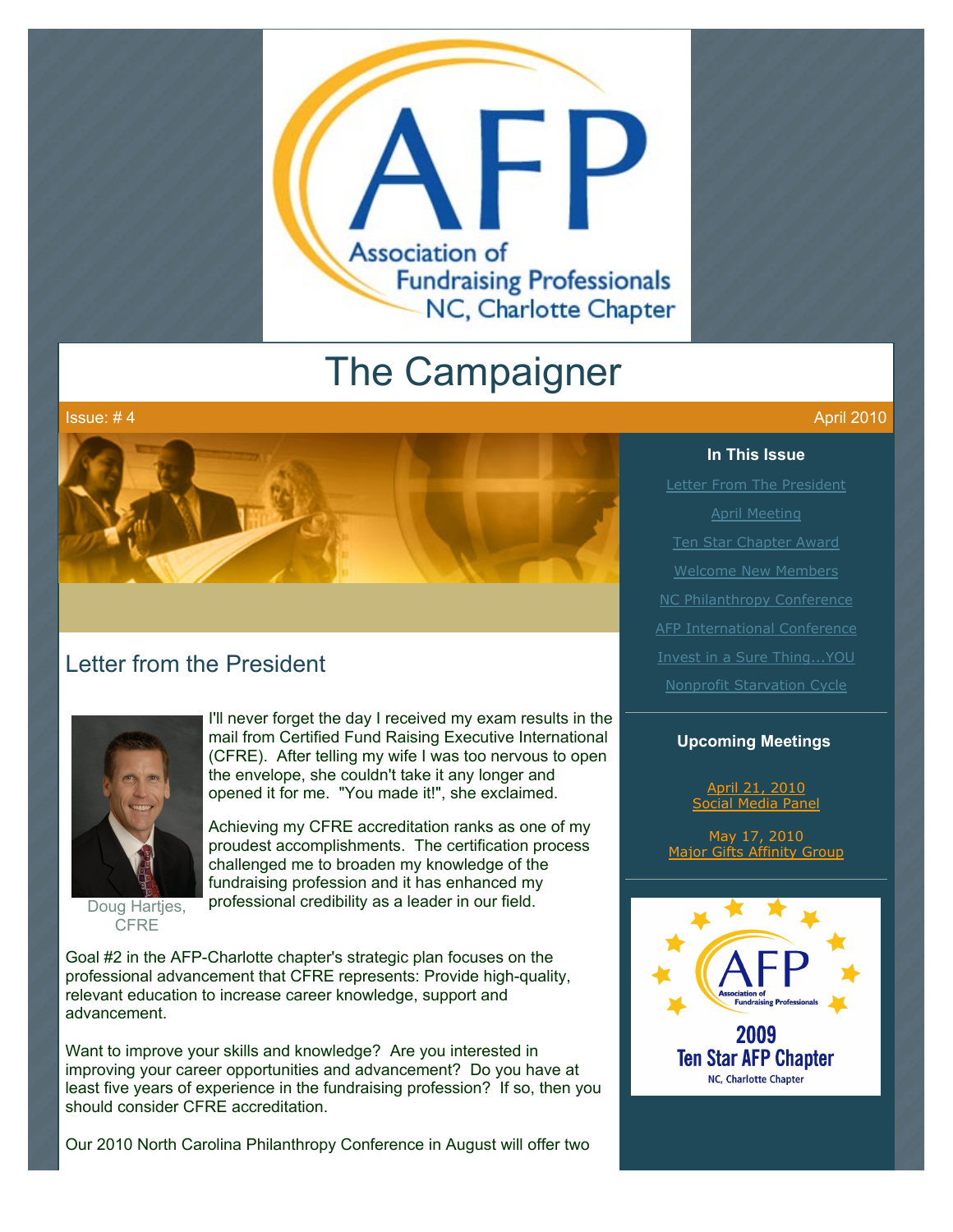pre-conference courses for those interested in furthering their education. We will offer the Fundamentals of Fundraising and CFRE Review courses. It's an investment in your professional career you won't regret!

Want to talk to someone about the CFRE accreditation process? Several of your [AFP Charlotte chapter board members](http://www.afp-charlotte.org/aboutus2010.html) have earned their CFRE accreditation and would be glad to speak to you.

Doug Hartjes, CFRE President, AFP Charlotte

# April 21st Meeting **Social Media Panel**

#### **"Can social media help my organization raise more money?"**

You already know about the proliferation of various types of social media but what you really want to know is how to use it to help your organization raise more money. At the AFP Charlotte monthly meeting on April 21, social media strategist **Tonya Jameson** will lead a panel discussion with social media marketers, **Jim Mitchem**, **Brandon Uttley**, **Marc Feller**, and **Joe Carleo** who will discuss their experience helping nonprofits. Use what you learn about new media from this panel, to help market your organization in the 21<sup>st</sup> Century.

*For more information about our panelists, please [click here.](http://www.afp-charlotte.org/rsvp_details.html?id=2813)* 

**Cost:** AFP Members \$25.00 - Guests \$35.00 [Registration Link](http://www.afp-charlotte.org/rsvp_details.html?id=2813)

## Board Member Profile **Katie Benston**

Katie Benston, Director of Annual Support with **Hospice & Palliative Care** [Charlotte Region, has returned to the AFP Board of Directors. Katie's](http://www.hpccr.org/) passion for fundraising and helping others began in college and has only grown stronger as she continues to leave her mark on each agency and community she serves.

At Hospice, Katie says she is grateful for the compassion and care her organization provides to those who are dying. She is proud to help raise funding so that no one is denied services for lack of ability to pay. Katie's team has a huge responsibility, aiming to raise \$1.7 million this year to serve eight counties in the Charlotte region.



Katie got her first fundraising experience as a student, with the Alumni Phonathon at Furman University. Katie's career took her from a fundraising position at Furman to Charleston, SC, where she worked in various roles for Blackbaud for seven years. Katie moved to Charlotte in 2004; she was Director of Fund Development at Goodwill from 2004- 2005 and then joined Hospice & Palliative Care Charlotte Region in 2005.

Katie Benston

Katie's involvement with AFP began in Charleston, where she served as a Board member for two years. After coming to Charlotte, Katie continued to be involved with AFP in every way possible. She joined

the Board in 2006, serving as Membership Chair and Board Secretary. Katie is currently involved as Vice Chair of the Marketing & Communications





#### **2010 Board**

**President** Doug Hartjes, CFRE Chief Philanthropy Officer Crisis Assistance Ministry

#### **President-Elect**

Amy Tribble Director of Development Council for Children's Rights

#### **Vice President, Outreach/Diversity**

Jenni Gaisbauer, CFRE Senior Vice President of Development Levine Museum of the New South

**Vice President, Membership** Michelle Hamilton, CFRE Development Officer Crisis Assistance Ministry

#### **Vice President, External Relations**

Armen S. Boyajian Director of Leadership Giving Catholic Diocese of Charlotte

#### **Vice President, Professional Advancement**

Todd W. Hartung, Jr. Associate VP Alumni Programs & Annual Giving Queens University of **Charlotte** 

**Secretary** Jamie Hayes, CFRE Director of Development Presbyterian Hospital Foundation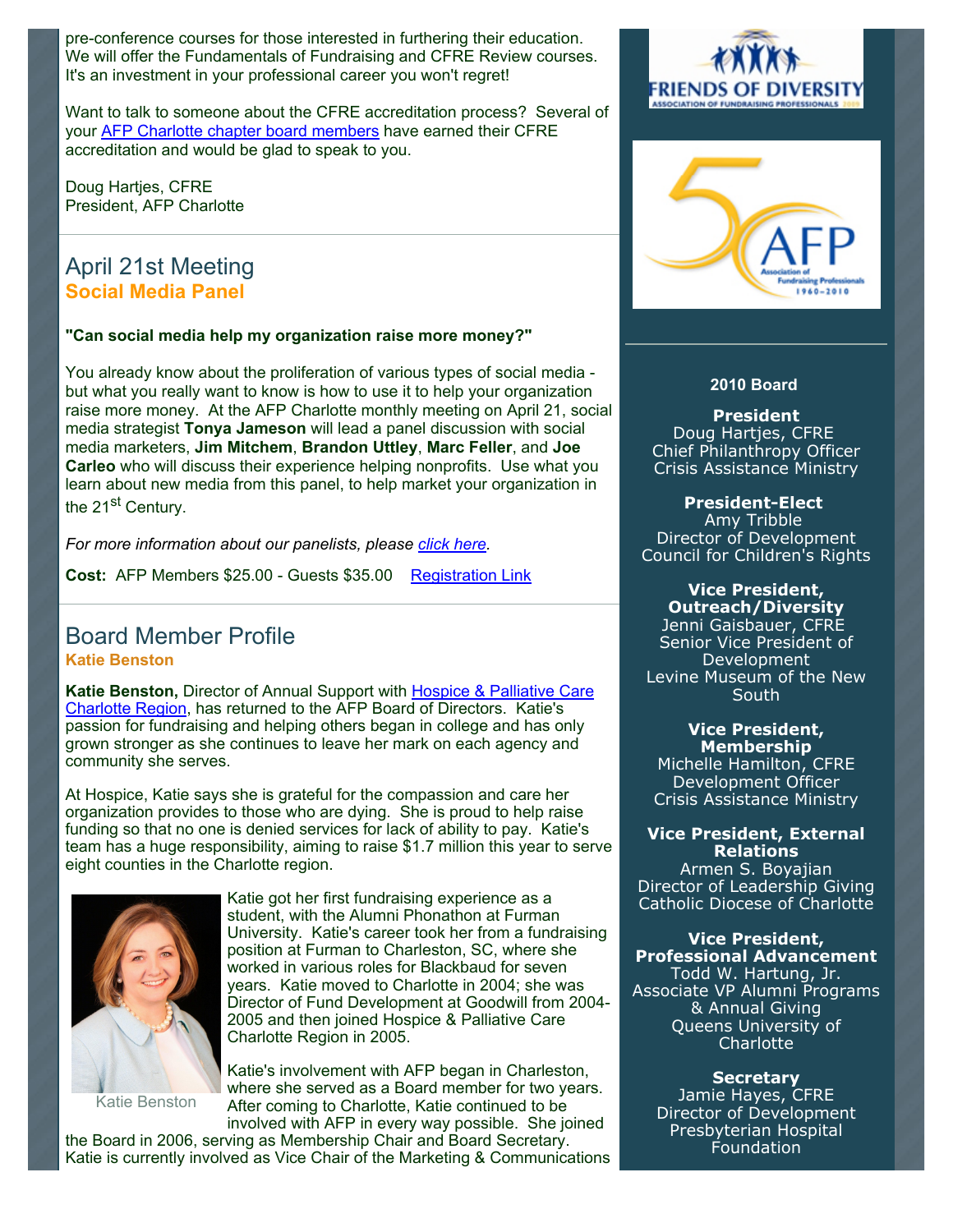Committee, and is focusing her efforts on social media and communications for AFP-Charlotte.

Katie is married to her college sweetheart, Tommy. They have two children, ages 8 and 6. In addition to spending time with her family, Katie enjoys leading a Book Club, which she started with a friend. Her interests also include interior design and gardening.

For more information about Hospice & Palliative Care Charlotte Region, [click here](http://www.hpccr.org/)

# AFP International awards 2009 Chapter Ten Star Award to AFP Charlotte

Each year, AFP International awards the **Chapter Ten Star Award**, recognizing chapters across the country that accomplish the goals set forth by chapter leadership and AFP International. This Award honors chapters that have accomplished ten key objectives outlined in its Strategic Plan - including specific activities designed to increase professionalism within



fundraising and public awareness of philanthropy. A couple criteria include achieving the chapter's Every Member Campaign fundraising goal and holding an event about ethics.

Next month, at the **AFP International Conference** in Baltimore, MD, AFP Charlotte will be recognized as a Ten Star chapter at the general session featuring **Archbishop Desmond Tutu**. This means our chapter is awarded one free Web/Audio Conference and other great benefits.

For more information on the Ten Star Award, please [click here.](http://www.afpnet.org/Audiences/ChapterNewsDetail.cfm?ItemNumber=1887) Congratulations to **Jenni Gaisbauer**, 2009 Board Secretary, and all other AFP Charlotte Board members who worked hard to achieve these goals.

New Members **Welcome to our newest members:**

;

Linda Bass, Jewish Family Services Rebecca Adams Carpenter, Alzheimer's Association Tammy D. Davis, Davis Consulting Firm LLC Nikki Keith, United Way of Central Carolinas Anita Self, YWCA Central Carolinas

NC Philanthropy Conference **Speaker Proposal Review** 

#### **Treasurer**

Jennifer Sheely Vice President of Development Holy Angels Foundation, Inc.

**Past President**

Beth Fischer, JD, CFRE Director of Principal Gifts, UNC Charlotte

**Programs**

Tamara Brainerd, CFRE Vice President, Operations, Junior Achievement of Central **Carolinas** 

#### **Mentoring**

Linda Breen Director of Philanthropy College of Education UNC Charlotte

#### **National Philanthropy Day**

Sharon Harrington, JD Director of Development, College of Liberal Arts & **Sciences** UNC Charlotte

#### **NC Philanthropy Conference Chair**

Shannon Hinson Director of Individual Giving Thompson Child & Family Focus

**Senior Forum** 

Patton McDowell Patton McDowell & Associates, LLC

#### **Diversity**

Kishshana Palmer Teele - Managing Partner, Infinite Solutions Group

#### **Scholarships**

Kelly Lynn Director of Development & Community Engagement Charlotte Emergency Housing

#### **At-Large**

Katie Benston Director of Annual Support Hospice & Pallliative Care Charlotte Region

*Chapter Administrator* Sharon Tripp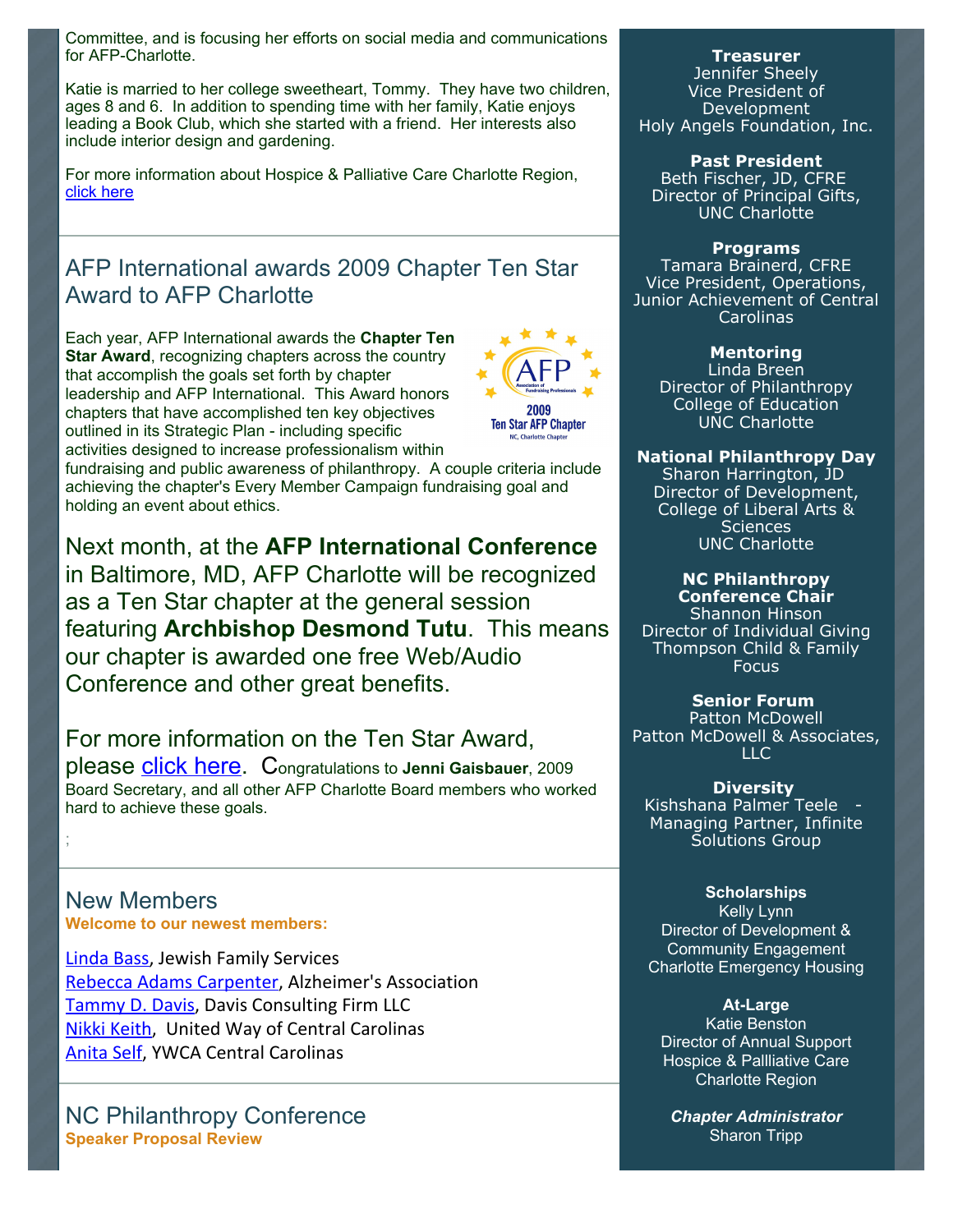We have received **more than 60 submissions** for speaker proposals. All applicants will be notified as soon as possible.

#### International Conference **Let's Get Together in Baltimore!**

Are you going to Baltimore for the AFP-International Conference? **Are you interested in connecting with other Charlotte Chapter members for dinner or an outing while there?** Amy Tribble wants to know if the answer is yes; and, if it is, she will organize an outing for Chapter members who are headed to Baltimore for the International Conference. If you are interested in participating in such a gathering, please send your name, Baltimore [arrival date, e-mail address, and cell phone number to our Chapter](mailto:info@afp-charlotte.org) Administrator.

#### **April 11-14, 2010-Baltimore, MD**

More than 4,000 fundraisers from around the world are expected to attend the [AFP International Conference on Fundraising](https://conference.afpnet.org/) on April 11-14 in Baltimore. Don't miss an extraordinary opportunity to be a part of a conference about solutions, innovations and stronger connections.

# Invest in a Sure Thing...YOU.

With your knowledge, skills and experience, you have a significant amount of control over your organization's fundraising fortunes. The decisions you make have more influence on your organization's future success than anything the economy might do. Now more than ever, continue to invest in yourself - continue training in current trends and learn best practices.

Continue to connect with like-minded experts from around the world - and continue to abide by the highest set of ethical standards. Many AFP members enjoy the benefit of their employers paying their membership dues. In these tight times many organizations are trimming their budgets wherever possible (including perhaps your membership dues). Consider the following:

- If your employer has cut membership dues from its budget, consider paying yourself - AFP now offers an installment plan with six payments
- Consider approaching your employer regarding a shared payment arrangement.

Keep your skills sharp by connecting with other fundraisers and use the resources of AFP to help you raise the funds you need. The AFP Ready Reference Series booklets now can be downloaded for free from our website. Fundraising in a Difficult Economy provides some important strategy and tactics, and we've put together the best advice from fundraisers around the world in our online Fundraising Survival Kit. Please see the list of [Resource Benefits](http://www.afp-charlotte.org/customers/102012921065393/filemanager/AFP_Benefits_2010.pdf) for these resources and others.

Convey your professionalism to your donors by displaying the Donor Bill of Rights and share the AFP Code of Ethical Principles and Standards with others. Look for new ideas and stay informed through your bi-monthly Advancing Philanthropy. Tap into a world of models and samples through the AFP Resource Center. Being a part of an international organization also means you see important research first - the AFP State of Fundraising Report and AFP Compensation and Benefits Report ensure you have all the

#### **From AFP International**



**The AFP** Resource Center maintains a number of topical research and knowledge blogs to assist, guide, and inform both members and non-members interested in the world of fundraising. These blogs are updated daily, and you can leave comments on what you read.

#### [Read More](http://www.afpnet.org/ResourceCenter/content.cfm?ItemNumber=3092&navItemNumber=548)

**Got News?** We'd like to feature news about our members in 2010, so if you have articles of interest, please pass them along to us.

[Armen S. Boyajian](mailto:asboyajian@charlottediocese.org) VP, External Relations AFP Charlotte Board

**Many AFP members enjoy the benefit of their employers paying their membership dues.**

**In these tight times many organizations are trimming their budgets wherever possible (including perhaps your membership dues).** 

#### **Consider the following:**

- If your employer has cut membership dues from its budget, consider paying yourself - AFP now offers an installment plan with six payments.
- Consider approaching your employer regarding a shared payment arrangement.